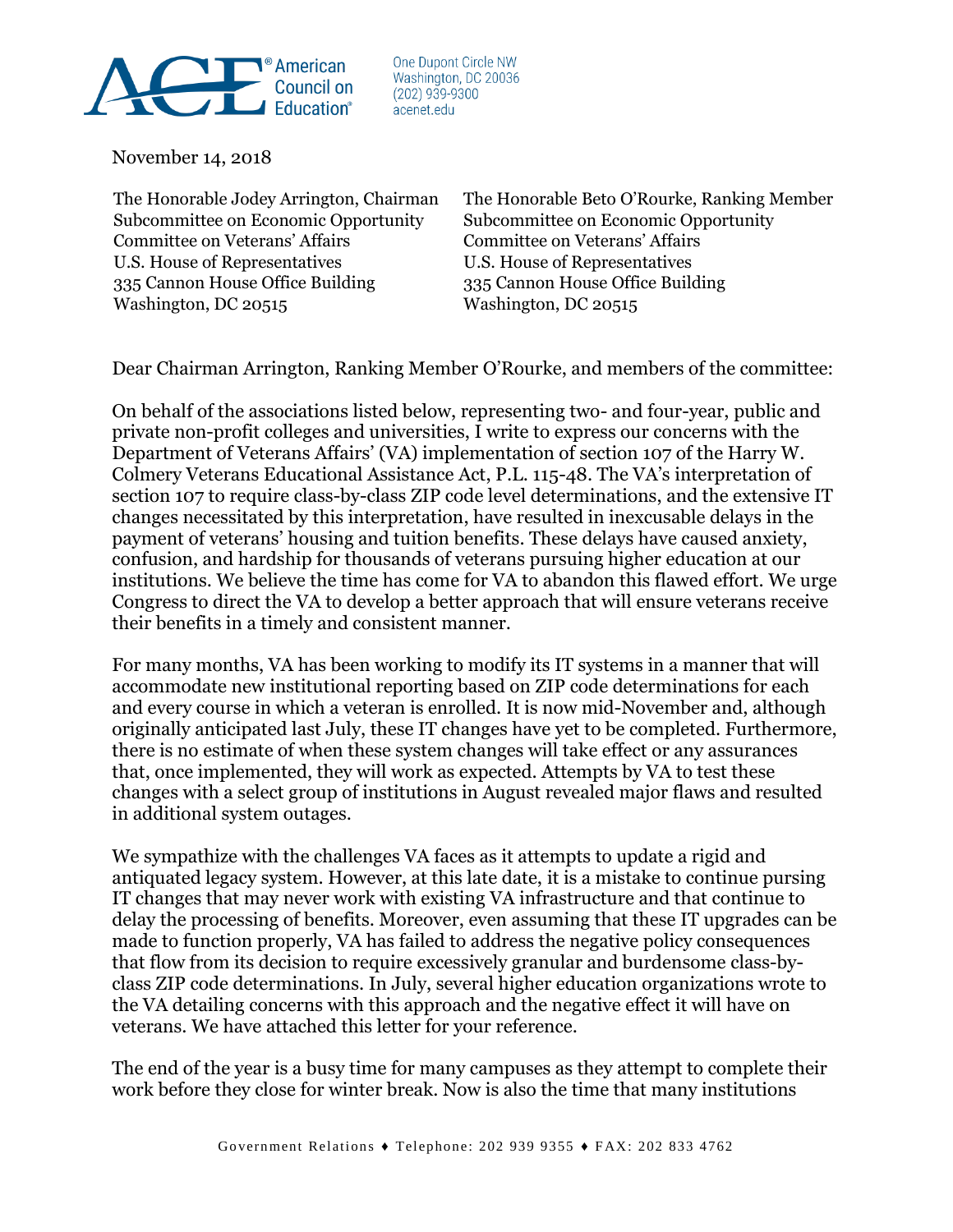certify veterans for the spring term. Colleges and universities are bracing for a likely repeat this spring of the problems experienced this fall. Without information about when VA system changes are likely to take effect, institutions will be forced to certify all their students under the old system, and then as soon as the changes take effect, certify students a second time under the new system. This will undoubtedly result in a surge in the volume of claims. This in turn increases the tendency of VA's systems to freeze or crash and adds to the backlog. If system changes are reasonably expected in the near term, it would make sense to ask institutions to hold back certifying for the spring semester until these changes are in effect so as to avoid duplication of effort. We would appreciate your assistance in ensuring the VA provides information to institutions as soon as possible about plans for certifying benefits for the spring semester.

We also respectfully ask you to work with the VA to improve their communications with colleges and universities. Specifically, we recommend you require the VA to date and promptly post all communications related to benefit processing in an easy-to-find location on the GI bill website, so that administrators from across campus will have access to this information.

We welcome the opportunity to assist you and/or the VA in developing a simpler approach to implementing section 107 of the bill–one that ensures a housing allowance based on the location where the veteran "physically participates in a majority of classes" and ensures payments are received in a timely, consistent, and predictable manner. We remain committed to serving veterans on our campuses and helping support them through these challenges. While institutions are accustomed to delays in VA's payment of tuition benefits, landlords may be less understanding.

Thank you for your work securing passage of the Forever G.I. bill and for your commitment to all of our nation's veterans. With the Veterans' Day holiday this week, we are reminded we must never forget the sacrifices of those who served. We look forward to working with you to address these issues and to ensure that veterans receive the educational benefits they have so justly earned.

Sincerely,

Ted Mitchell

On behalf of:

American Association of Collegiate Registrars and Admissions Officers American Association of Community Colleges American Association of State Colleges and Universities American Council on Education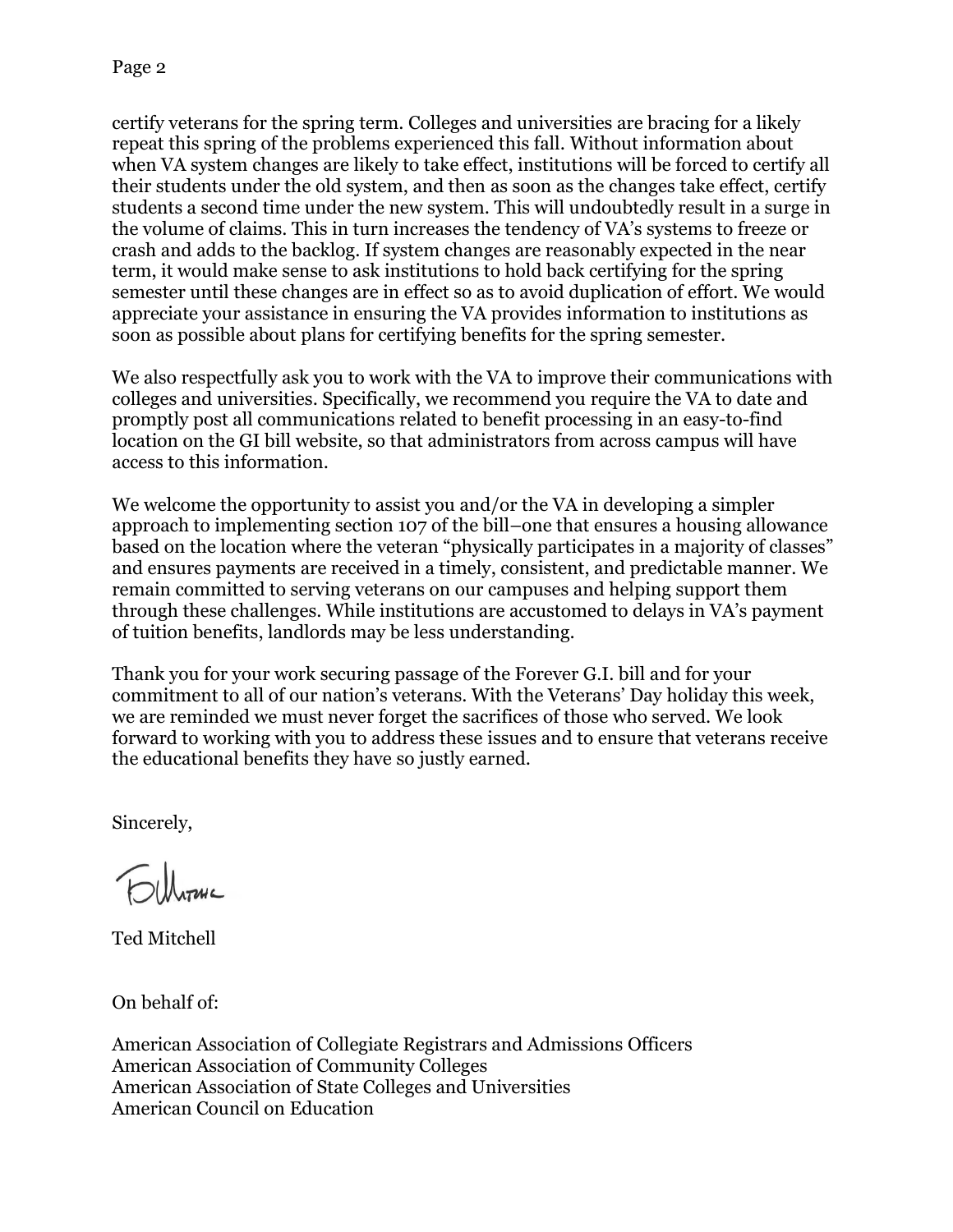Association of American Universities Association of Governing Boards of Universities and Colleges Association of Public and Land-grant Universities Association of Jesuit Colleges and Universities NASPA – Student Affairs Administrators in Higher Education National Association of College and University Business Officers National Association of Independent Colleges and Universities National Association of Student Financial Aid Administrators

Cc: The Honorable Phil Roe, Chairman, House Veterans' Affairs Committee The Honorable Tim Walz, Ranking Member, House Veterans' Affairs Committee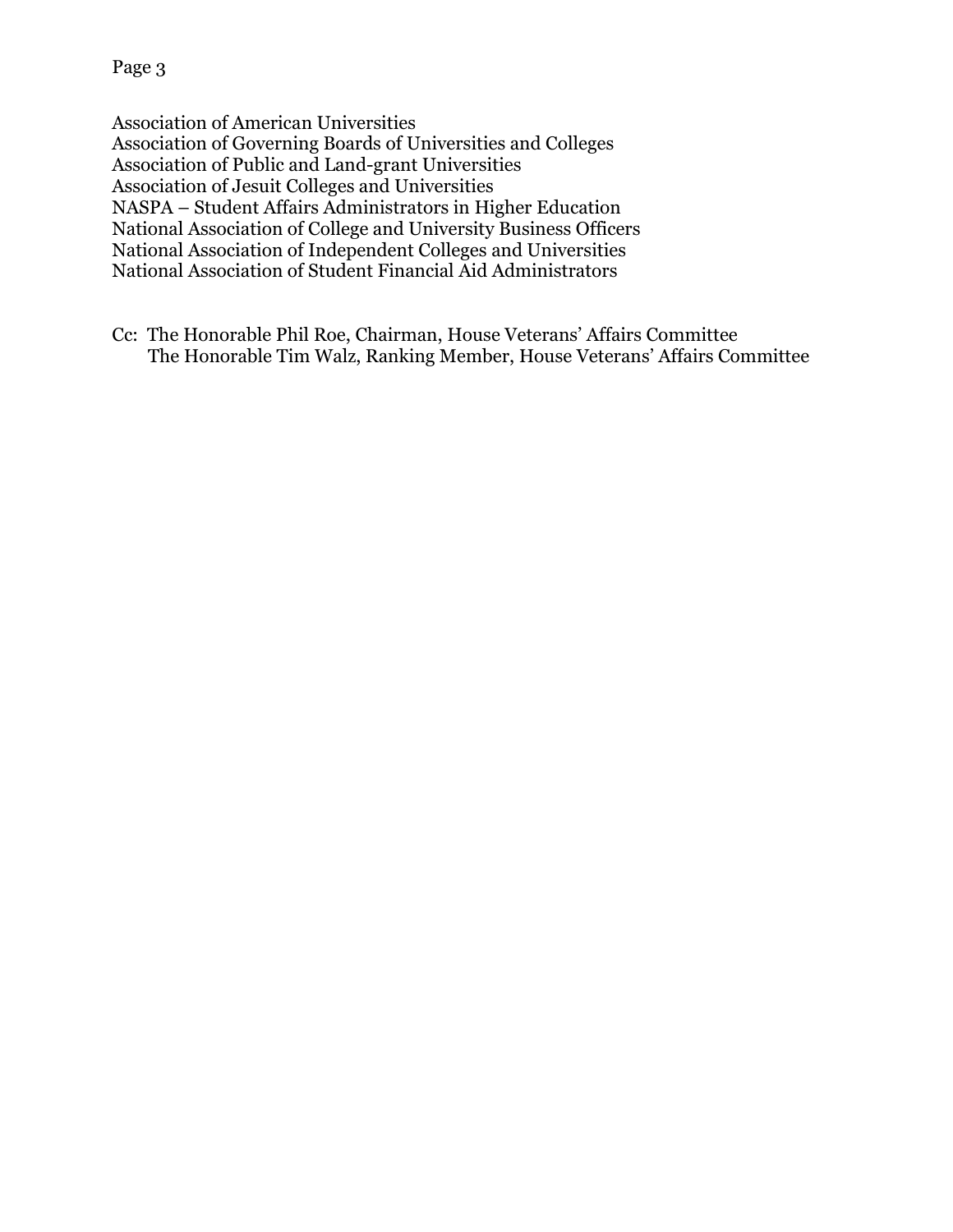

One Dupont Circle NW Washington, DC 20036  $(202)$  939-9300 acenet edu

July 31, 2018

MG Robert M. Worley II, USAF (Ret.) Director, Education Service Veterans Benefits Administration U.S. Department of Veterans Affairs 810 Vermont Avenue, NW Washington, DC 20420

Dear Director Worley:

On behalf of the associations listed below, representing two- and four-year, public and private nonprofit colleges and universities, I write to share our concerns with the Department of Veterans Affairs (VA) proposed implementation of section 107 of the Harry W. Colmery Veterans Educational Assistance Act (P.L. 115-48), also known as the Forever G.I. Bill. We believe VA's interpretation of the law is incorrect, unnecessarily burdensome, and unworkable for institutions. Moreover, we are concerned it will lead to delays in payments and ultimately harm the very veterans we seek to serve.

Section 107 of the Forever GI Bill changes the way the Monthly Housing Allowance ("MHA") will be determined for veterans receiving Post 9/11 GI Bill benefits. This change in law is scheduled to take effect August 1 of this year, although VA has indicated that necessary changes to its IT systems will not be ready until sometime in mid-August.

Under current law, the MHA payment is based on the ZIP code of the institution where the student's enrollment is certified. Under the new law, MHA will be based on the ZIP code for the location of "the campus of the institution of higher learning where the individual physically participates in a majority of classes." In making this change, Congress sought to address equity concerns about students receiving MHA payments that were inconsistent with where they were living and taking classes. For example, if the headquarters of the institution was located in a high-cost area of the country, students enrolled at that institution received a higher BAH even though they lived and took classes in a different part of country with a significantly lower cost of living.

VA has interpreted section 107 to require institutions to report the ZIP code for every class in which a veteran has enrolled as well as the ZIP code for any internship, externship, practicum, or student teaching site in which a veteran participates. While we understand the problem Congress has identified, we believe VA's interpretation of the statute goes beyond the letter of the law and beyond what is necessary to address Congress's specific concern. There are less onerous methods to determine where a student is taking the majority of their classes.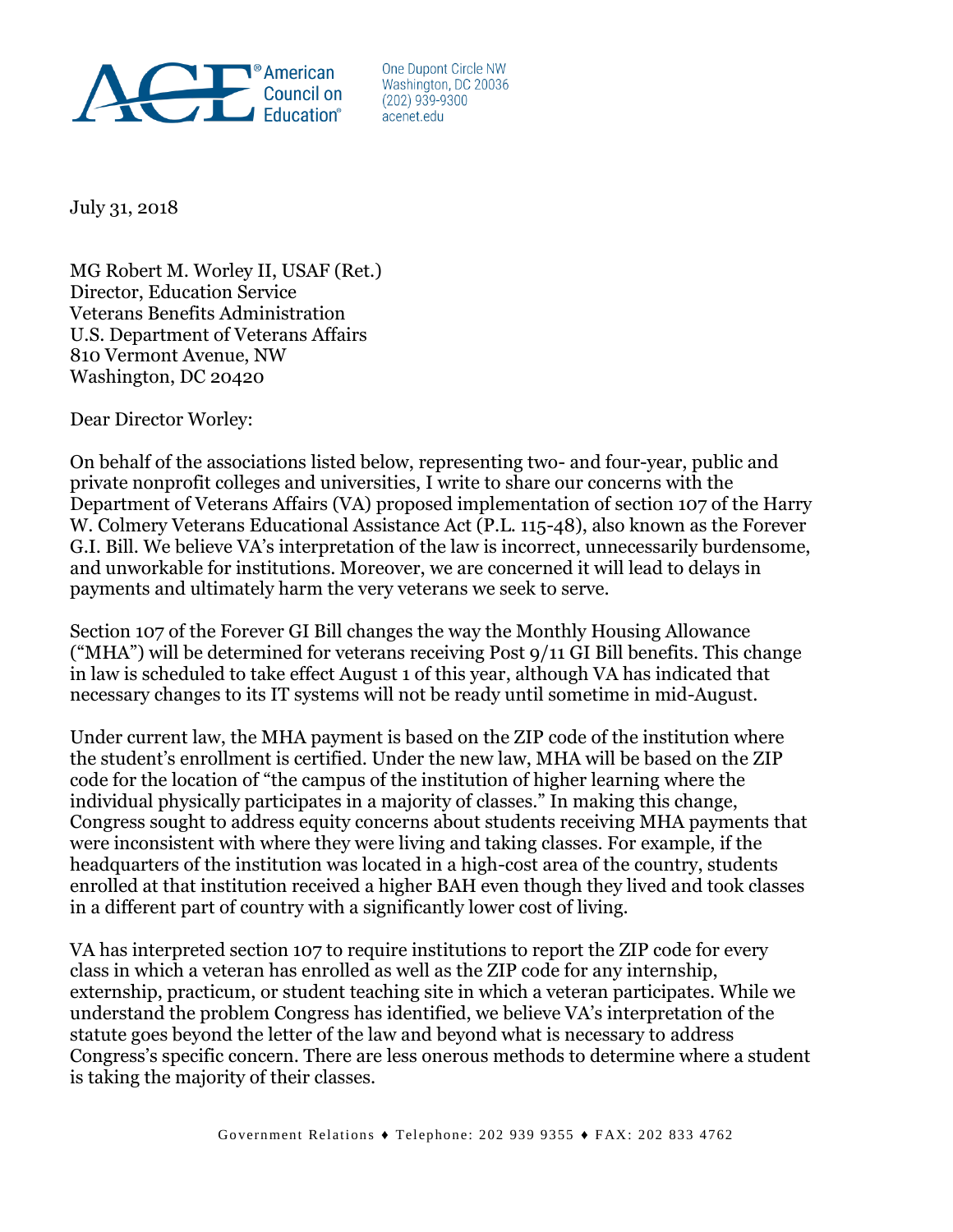By choosing to require class-by-class ZIP code reporting, VA is setting up a timeintensive, excessively granular, and unworkable reporting system that threatens to delay the processing and payment of these important benefits and has the potential to create other unintended consequences for veterans. We understand that VA continues to have conversations with the relevant congressional committees and believes its interpretation is consistent with congressional intent. However, given that the statute does not mandate this interpretation and given the significant concerns identified below, we respectfully ask VA to reconsider this approach and temporarily delay implementation until these concerns can be addressed.

# 1. Reporting every class by ZIP code

Reporting the ZIP code for every class will be time consuming and expensive for many institutions. Tracking this information is likely to require significant updates to institutional IT systems. However, institutions are unable to proceed with these changes when VA has yet to finalize its own system updates. As a result, many institutions will be forced to collect and input this information manually. It is not uncommon for institutions to serve thousands of veterans enrolled in hundreds of different classes across campuses that stretch over multiple ZIP codes. Rather than spending time counseling and advising veterans about their benefits, school certifying officers will be engaged in hand collecting location information—information that will need to be updated and resubmitted as classes and their locations inevitably change.

The requirements to identify ZIP codes for any internship, externship, practicum, or student teaching site will only compound these problems. In some cases, institutions will not know the location of the internship or practicum until well into the term, which may result in processing delays. In addition, tying MHA payments to the location of internships will create disincentives for veterans seeking experiences in low-income or rural areas. Veterans who commute to these internships, while maintaining their current housing, would receive a lower MHA even though their living expenses have not changed.

# 2. Advising veterans regarding MHA and the potential for overpayments

Requiring class-by-class and internship ZIP code information increases the likelihood of changes to veterans' MHA allowance after they have started a term and the likelihood of overpayments that will need to be recouped. For example, a student registered for a majority of classes in one ZIP code who changes several classes could see a drop in his MHA even if he maintains a full course load and has not moved. While class changes could also result in an increase in MHA, our concern is for the veteran who has already committed to a housing location before the start of the term based on an expected MHA and discovers mid-way through the term that he has less money for living expenses.

The dual certification process has helped ensure that veterans receive their housing allowance at the start of the term when money for living expenses is most critical. Under the current system, veterans are assured that provided they maintain their rate of pursuit, their MHA will not change over the course of the term. Under the new system, the MHA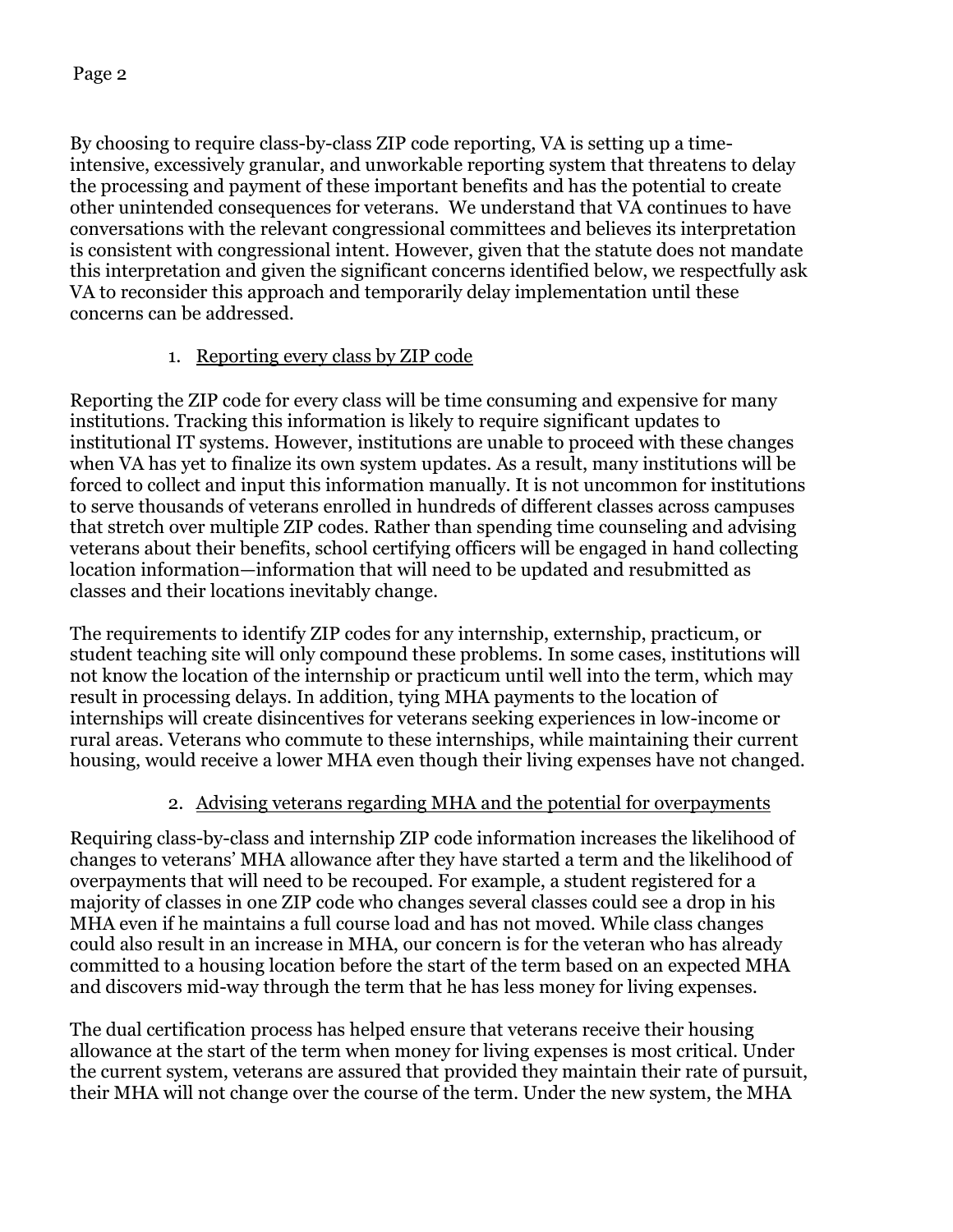### Page 3

amount may vary based on location as well as rate of pursuit. Should an internship location change mid-semester, the institution would need to update the location, resulting in a revised MHA. If the new MHA is lower, veterans will be required to return any overpayment from the beginning of the semester. It is not clear how school certifying officials will know of changes to a veteran's internship location particularly if changes occur after certification.

We greatly appreciate VA's testimony to Congress that during the initial phase of implementation, it will allow veterans to keep any overpayments. However, once this phase ends, it is critical to recognize that VA's interpretation will lead to more frequent changes to the veteran's MHA, which will result in less certainty about MHA payments and will negatively affect veterans' ability to budget for their living expenses.

## 3. Changes to VA-ONCE systems and processing

We understand that VA is working diligently to complete the extensive IT changes necessary to implement its interpretation of section 107. In its July 17 letter, VA indicated that its system changes would not be finalized by the anticipated July 16 date. They now are expected sometime in mid-August. We appreciate VA's reassurances that during the first year of this new system, it will not find institutions out of compliance provided they are making reasonable attempts to comply.

Due to these system changes, VA in April asked schools to hold and not submit certifications for students who would be affected by the change in the law. This hold on processing benefits has caused concern. Some of our institutions typically certify MHA payments several months before the start of the fall term to ensure timely payment. While VA recently lifted its hold, it also noted that any certifications where the location of the majority of the classes/training would change "**must be resubmitted after the VA-ONCE changes are implemented**."

We are concerned that the compressed timeframe for submitting enrollments and the need to submit enrollments multiple times will create significant pressure on the VA's online enrollment system. We have heard complaints from school certifying officials about the tendency of VA-ONCE to freeze or crash during high-use periods, and we fear this problem will be exacerbated this fall. While we hope this will not happen, given the magnitude of system changes occurring in a short timeframe, we believe it would be wise to temporarily delay the implementation of this policy while VA works with institutions to address these concerns.

## Conclusion

We believe there are alternative ways to approach implementation that would address Congress's original concern, be less burdensome for institutions, and avoid the unintended consequences we have outlined above. These alternatives would allow institutions and school certifying officials to focus their resources on serving veterans, not